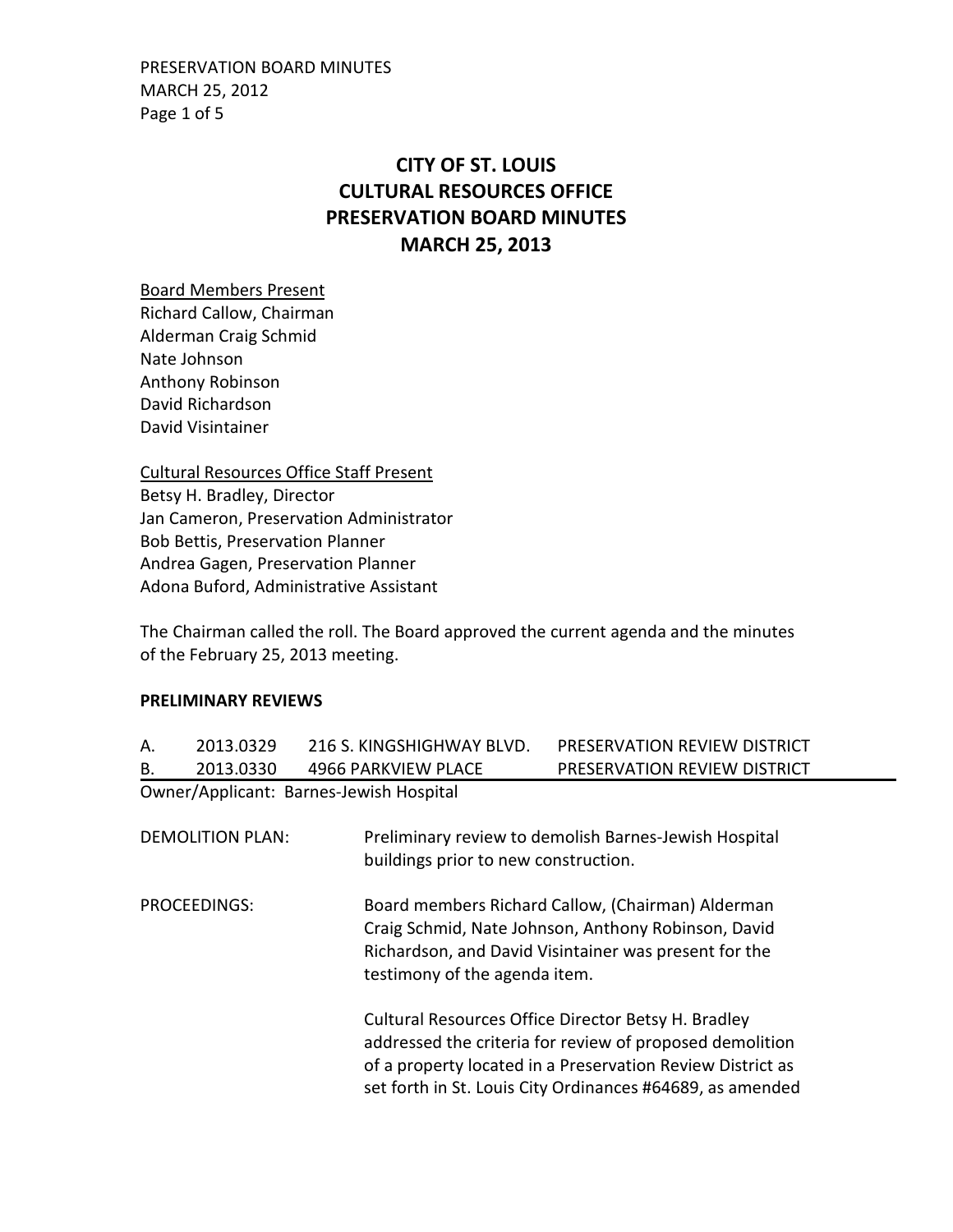## PRESERVATION BOARD MINUTES MARCH 25, 2012 Page 2 of 5

by Ordinance #64925, and Ordinance #64832. She stated that she had received letters in support of BJC's plans for the campus from the Jewish Federation of St. Louis and the Barnes-Jewish Hospital Auxiliary. She reported that she had received an email from Chris Long, 4448 Shaw Boulevard, in opposition to the demolition.

Representing the Applicant BJC HealthCare, Lee Fetter, BJC Group President and President of St. Louis Children's Hospital spoke about the need to expand the hospital facilities as soon as possible to meet existing health care needs. June Fowler, BJC Vice President, Corporate and Public Communications, explained the planning process and timetable for the proposed demolitions and the projected completion date for the project.

Architect Chuck Siconolfi of HOK also spoke on behalf of the Applicants. He presented the preliminary design of the proposed new construction and explained how current standards for operating rooms, patient rooms and other requirements drove the massing study. Mr. Scionolfi also testified that the new buildings would be compatible with the existing buildings in the Washington University Medical Campus.

Imran Hanafi spoke in opposition to the Appellants' proposal, and presented a PowerPoint presentation about the pedestrian qualities of the existing campus area, including the buildings proposed for demolition. He requested that the Board consider the possibility, now and in future cases, of a middle-ground position, in which the pedestrian-scale façades of the older buildings would be combined with facilities that meet modern standards

FINDINGS OF FACTS: The Preservation Board found that:

- the buildings proposed for demolition are located in a Preservation Review District;
- none of the buildings are listed on the National Register of Historic Places;
- the Kingshighway building of the former Jewish Hospital at 216 2. Kingshighway, along with its Steinberg addition to the east, are part of the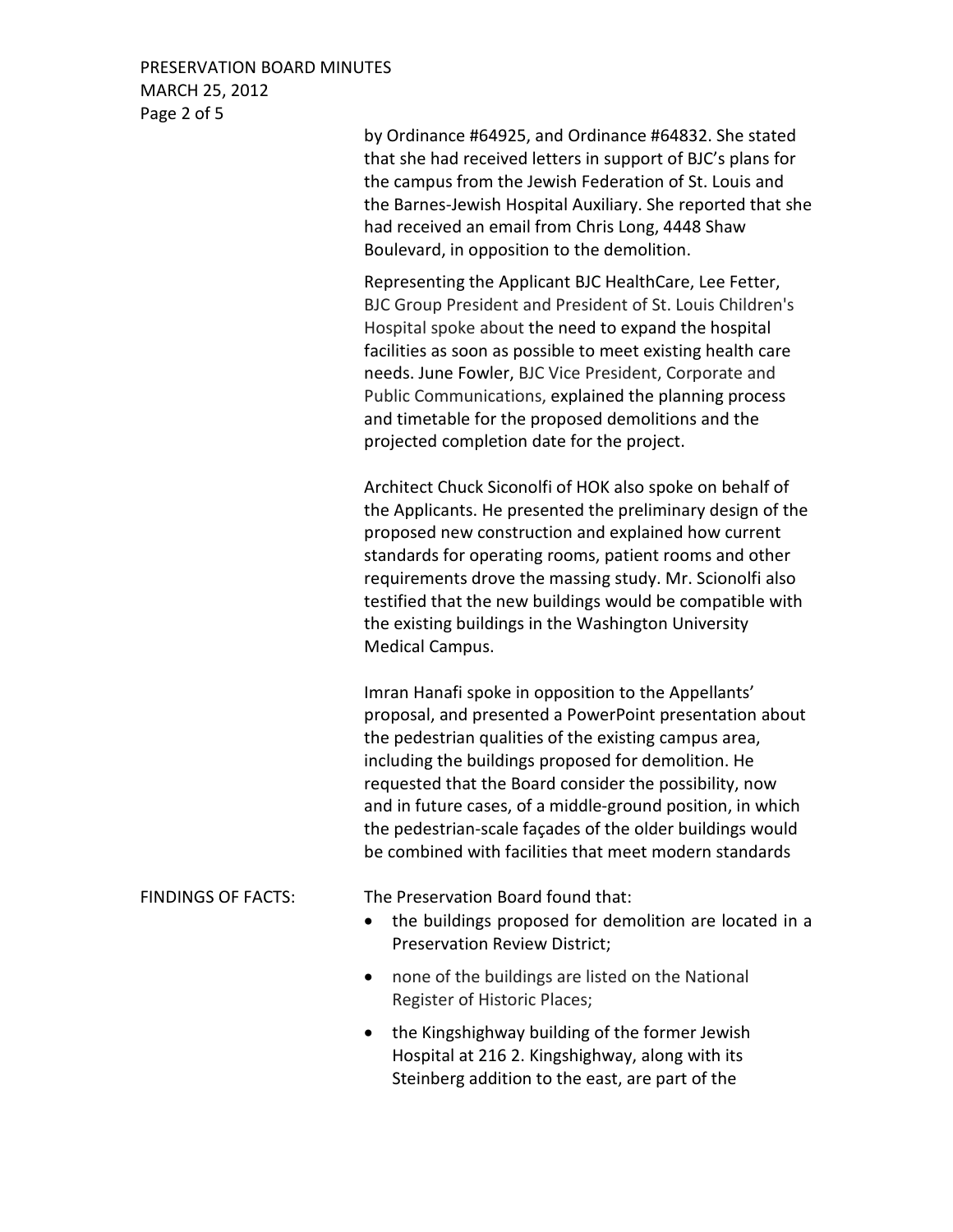PRESERVATION BOARD MINUTES MARCH 25, 2012 Page 3 of 5

> qualifying hospital and nursing school complex eligible for listing in the National Register of Historic Places;

- the former Jewish Hospital School of Nursing building at 4966 Parkview Place/306 S. Kingshighway is part of the qualifying hospital and nursing school complex eligible for listing in the National Register of Historic Places;
- the Yalem Research building addition to the Kingshighway Building complex is dominated by its 1992 addition and therefore is not part of the qualifying hospital and nursing school complex;
- the buildings are in sound condition;
- when buildings are in sound condition, the Ordinances specifically direct the Board to consider Criteria A) the existence of a redevelopment plan adopted by ordinance, D) neighborhood effect and reuse potential, F) Proposed Subsequent Construction, and G) Commonly Controlled Property in order to evaluate the proposed demolition;
- in terms of neighborhood effect, the loss of the existing buildings would have an effect on the urban design of the Kingshighway frontage between Forest Park Avenue and Children's Place;
- in terms of reuse potential, the older hospital and nursing school buildings have been considered for reuse as part of the medical campus and not for other uses, the existing buildings are not adaptable for modern standards of care and technological requirements for hospital use, and the existing buildings could provide just over one-half of the floor area needed in the project;
- the proposed new construction would transform the portion of the larger medical campus immediately east of Kingshighway and appears to be generally compatible with the surrounding medical campus buildings;
- the proposed two large buildings would occupy the space of all of the buildings proposed for demolition and appear to offer new construction that would "equal or exceed the contribution of the structure to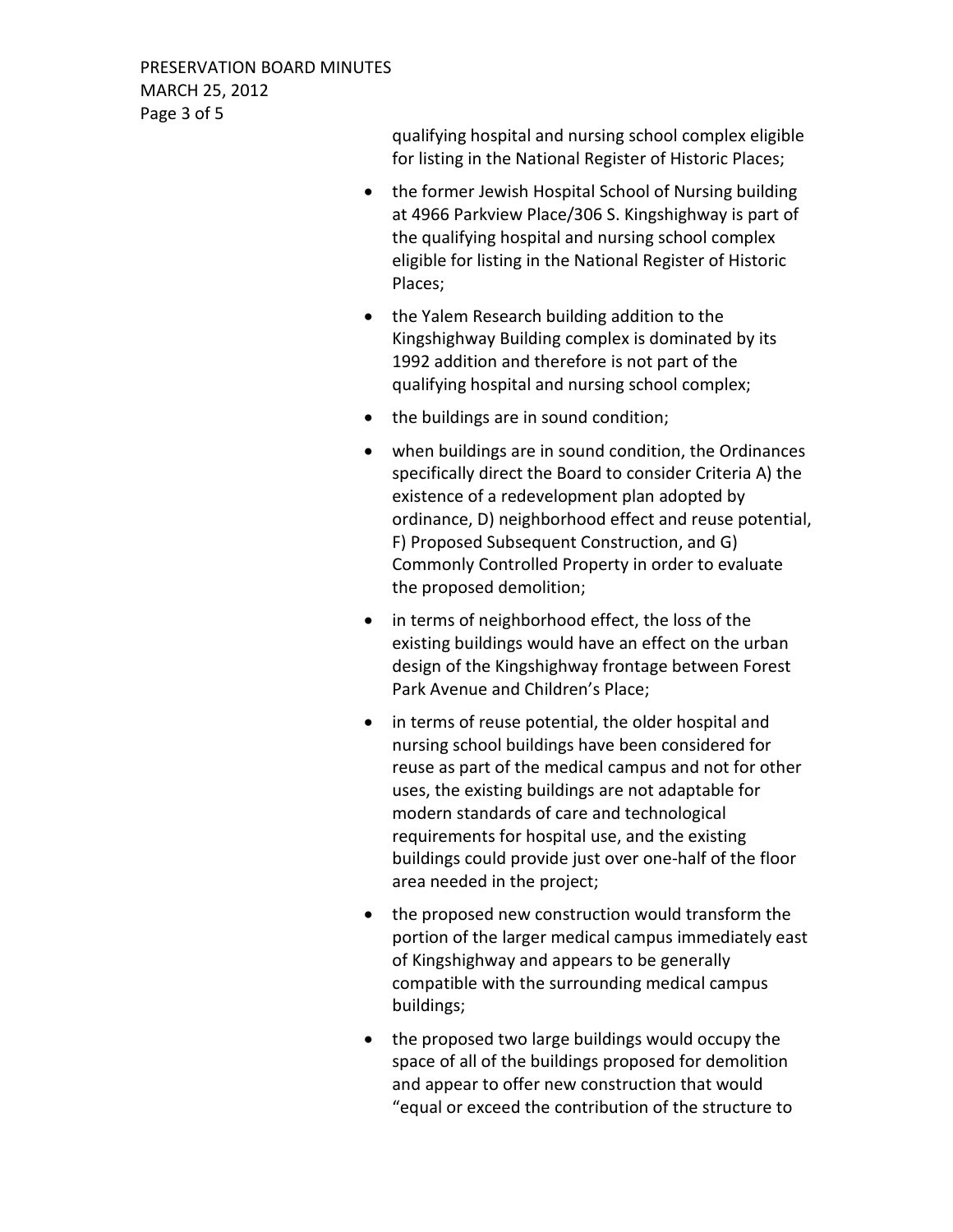| PRESERVATION BOARD MINUTES |
|----------------------------|
| <b>MARCH 25, 2012</b>      |
| Page 4 of 5                |

the integrity of the existing streetscape and block face" even though the design has not progressed to the schematic phase;

- the owner states that new construction would follow the demolition of the existing buildings as quickly as possible to reduce the amount of time the medical campus is disrupted by demolition and construction activities and to provide much needed facilities, and would be within the time required by the ordinance;
- the area proposed for redevelopment is in the northwestern portion of the larger Washington Medical School Campus which is densely developed and offers no vacant land for new buildings and therefore Barnes-Jewish Hospital has turned to its commonly-controlled property for expansion of its facilities;
- the applicants have an aggressive design and build schedule that establishes a need for consideration of the proposed demolitions at this time, so that demolition work can be underway while schematic and final design takes place; and
- the proposed new construction will incorporate the architectural vocabulary that exists on the medical campus, including arcades at street level, a variety of scale and rhythm, glass and masonry materials, and the predominant colors in use throughout the campus.

BOARD ACTION: The Preservation Board concluded that the proposed demolitions and subsequent new construction met the criteria for demolition. While the buildings are qualifying and sound, the criteria that should be considered in such situations was met. The reuse potential of the existing buildings for medical care is very low. The demolition of the existing buildings would alter the urban design of the Washington University Medical Campus and Kingshighway Boulevard, but not in an adverse manner. The proposed new construction would equal the existing qualifying buildings in the medical campus setting. The property is commonly controlled by the hospital organizations that comprise the Washington University Medical Campus.

> It was the decision of the Preservation Board to grant preliminary approval for the proposed demolitions of the